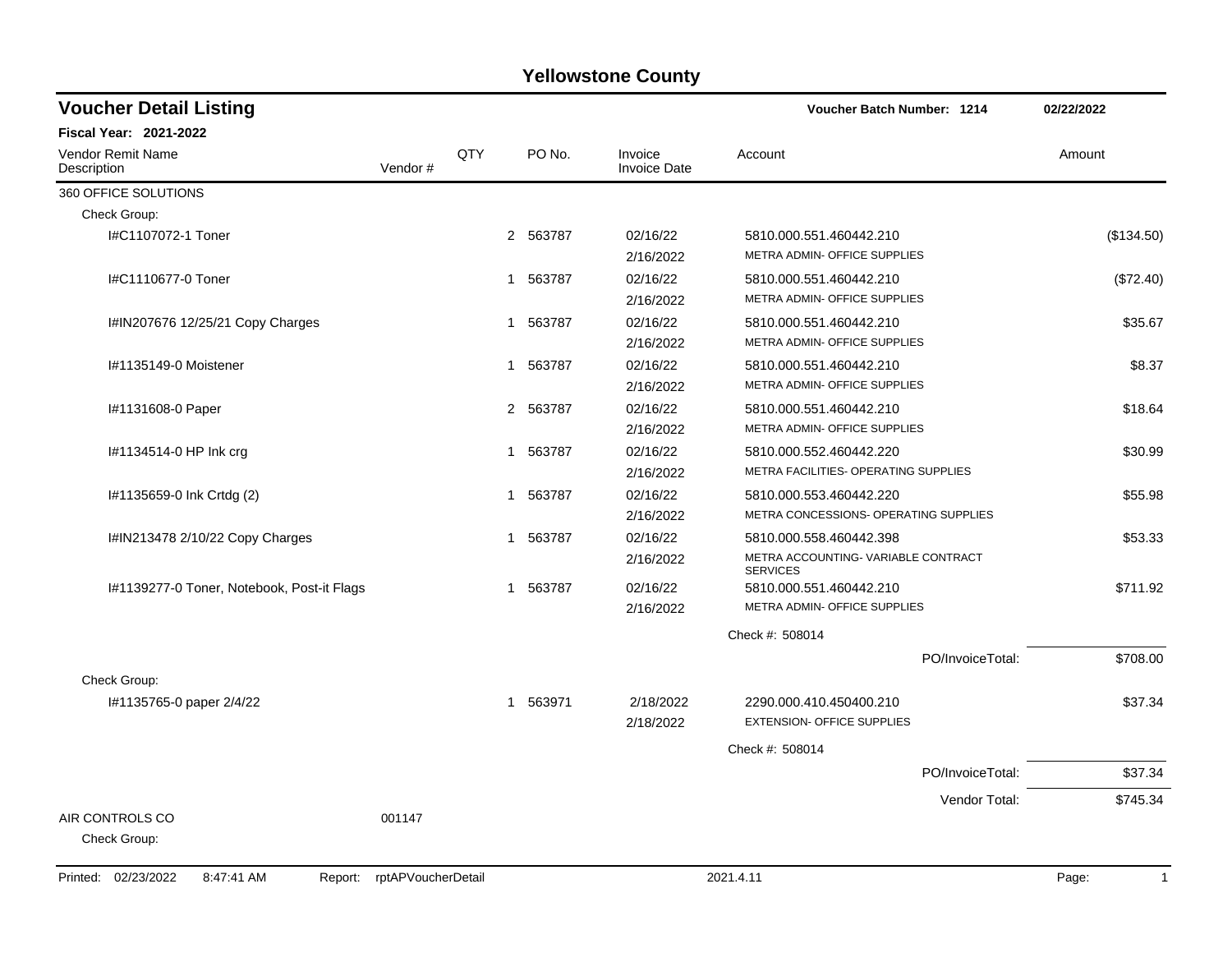|                                              |                    |     |                        | <b>Yellowstone County</b>      |                                                         |                  |                         |
|----------------------------------------------|--------------------|-----|------------------------|--------------------------------|---------------------------------------------------------|------------------|-------------------------|
| <b>Voucher Detail Listing</b>                |                    |     |                        |                                | <b>Voucher Batch Number: 1214</b>                       |                  | 02/22/2022              |
| Fiscal Year: 2021-2022                       |                    |     |                        |                                |                                                         |                  |                         |
| Vendor Remit Name<br>Description             | Vendor#            | QTY | PO No.                 | Invoice<br><b>Invoice Date</b> | Account                                                 |                  | Amount                  |
| I#15856 A#2644 / Repair walk in freezer      |                    |     | 563965<br>$\mathbf{1}$ | 2/18/2022<br>2/18/2022         | 2399.000.235.420250.360<br>YSC- REPAIRS & MAINT SERVICE |                  | \$1,162.66              |
|                                              |                    |     |                        |                                | Check #: 508015                                         |                  |                         |
|                                              |                    |     |                        |                                |                                                         | PO/InvoiceTotal: | \$1,162.66              |
|                                              |                    |     |                        |                                |                                                         | Vendor Total:    | \$1,162.66              |
| ANGEL LIND'S DAIRY INC<br>Check Group:       |                    |     |                        |                                |                                                         |                  |                         |
| I#8013719 A# YOUTHS / Dairy                  |                    |     | 1 563969               | 02/18/2022<br>2/18/2022        | 2399.000.235.420250.223<br>YSC-FOOD                     |                  | \$176.81                |
|                                              |                    |     |                        |                                | Check #: 508016                                         |                  |                         |
|                                              |                    |     |                        |                                |                                                         | PO/InvoiceTotal: | \$176.81                |
|                                              |                    |     |                        |                                |                                                         | Vendor Total:    | \$176.81                |
| <b>BAKER, RONI</b><br>Check Group:           | 041925             |     |                        |                                |                                                         |                  |                         |
| Baker per diem - Lewistown Feb. 1-3          |                    |     | 563962<br>1            | 02/18/2022<br>2/18/2022        | 2290.000.410.450400.370<br><b>EXTENSION- TRAVEL</b>     |                  | \$206.25                |
| Baker mileage Bozeman Jan 18                 |                    |     | 563962<br>$\mathbf 1$  | 02/18/2022<br>2/18/2022        | 2290.000.410.450400.370<br>EXTENSION- TRAVEL            |                  | \$166.14                |
| Baker mileage Hardin Jan 28                  |                    |     | 1 563962               | 02/18/2022<br>2/18/2022        | 2290.000.410.450400.370<br><b>EXTENSION- TRAVEL</b>     |                  | \$56.28                 |
|                                              |                    |     |                        |                                | Check #: 508017                                         |                  |                         |
|                                              |                    |     |                        |                                |                                                         | PO/InvoiceTotal: | \$428.67                |
| Check Group:                                 |                    |     |                        |                                |                                                         |                  |                         |
| Baker Jan mileage                            |                    |     | 1 563963               | 2/18/2022<br>2/18/2022         | 2290.000.410.450400.370<br><b>EXTENSION- TRAVEL</b>     |                  | \$139.41                |
|                                              |                    |     |                        |                                | Check #: 508017                                         |                  |                         |
|                                              |                    |     |                        |                                |                                                         | PO/InvoiceTotal: | \$139.41                |
|                                              |                    |     |                        |                                |                                                         | Vendor Total:    | \$568.08                |
| BILLINGS PUBLIC SCHOOLS<br>Check Group:      | 046902             |     |                        |                                |                                                         |                  |                         |
| Printed: 02/23/2022<br>8:47:41 AM<br>Report: | rptAPVoucherDetail |     |                        |                                | 2021.4.11                                               |                  | Page:<br>$\overline{2}$ |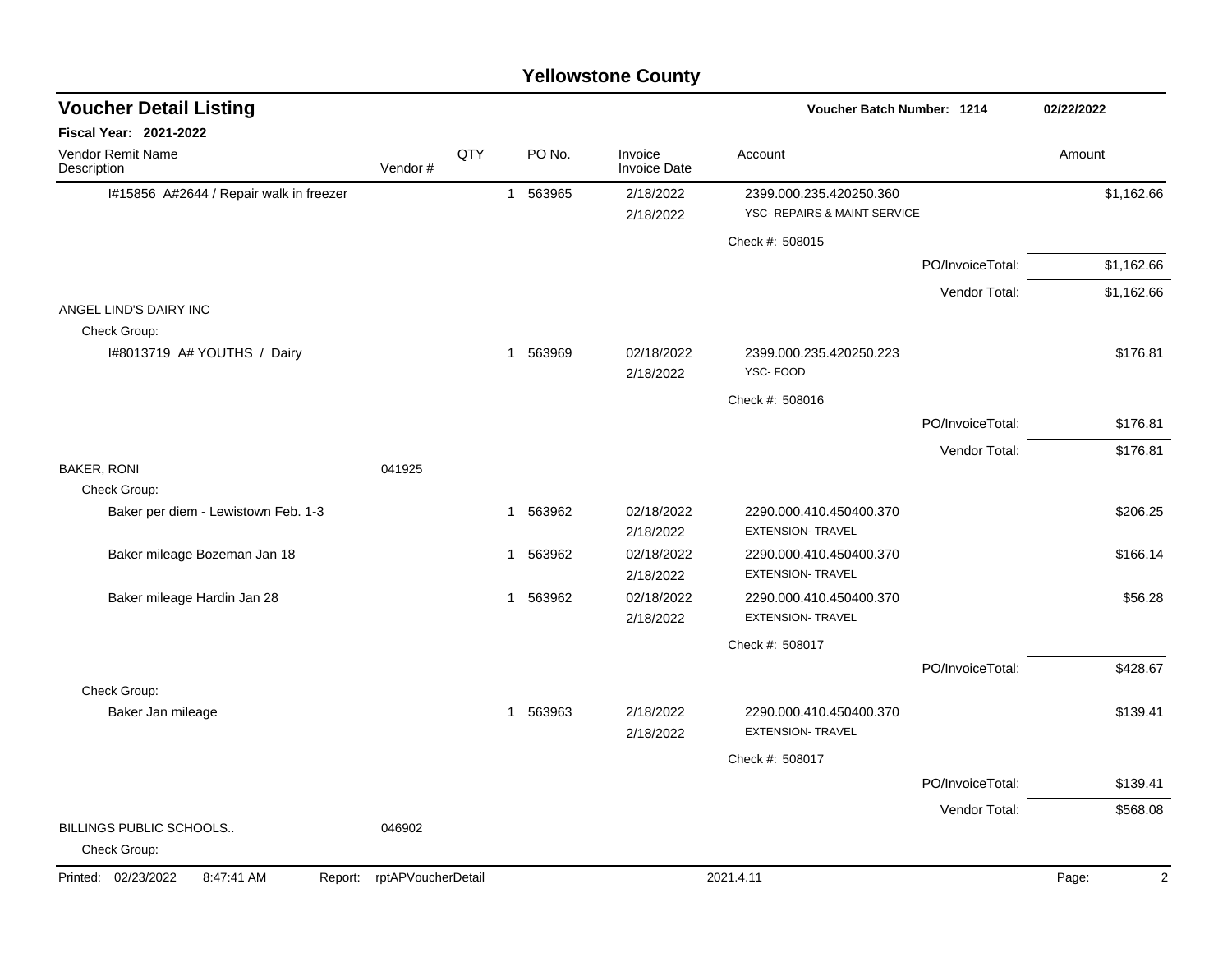| <b>Voucher Detail Listing</b>                        |                    |              | Voucher Batch Number: 1214 |                                |                                         | 02/22/2022 |  |
|------------------------------------------------------|--------------------|--------------|----------------------------|--------------------------------|-----------------------------------------|------------|--|
| <b>Fiscal Year: 2021-2022</b>                        |                    |              |                            |                                |                                         |            |  |
| Vendor Remit Name<br>Description                     | QTY<br>Vendor#     |              | PO No.                     | Invoice<br><b>Invoice Date</b> | Account                                 | Amount     |  |
| Inv 2/15/22; Mgmt All State Wrestling Feb 10-12 2022 |                    |              | 1 563961                   | 02/18/2022                     | 5810.000.554.460442.398                 | \$5,500.00 |  |
|                                                      |                    |              |                            | 2/18/2022                      | METRA EVENTS-VARIABLE CONTRACT SERVICES |            |  |
|                                                      |                    |              |                            |                                | Check #: 508018                         |            |  |
|                                                      |                    |              |                            |                                | PO/InvoiceTotal:                        | \$5,500.00 |  |
|                                                      |                    |              |                            |                                | Vendor Total:                           | \$5,500.00 |  |
| BLACKFOOT COMMUNICATIONS INC                         |                    |              |                            |                                |                                         |            |  |
| Check Group:                                         |                    |              |                            |                                |                                         |            |  |
| 2021 UT PROTEST REFUND E00242A                       |                    |              | 1 563945                   | 02/18/2022                     | 7920.000.000.021100.000                 | \$1,008.12 |  |
|                                                      |                    |              |                            | 2/18/2022                      | REFUND REVOLVING DUE TO OTHER FUNDS     |            |  |
| 2021 UT PROTEST REFUND E00242B                       |                    | 1            | 563945                     | 02/18/2022                     | 7920.000.000.021100.000                 | \$142.47   |  |
|                                                      |                    |              |                            | 2/18/2022                      | REFUND REVOLVING DUE TO OTHER FUNDS     |            |  |
| 2021 UT PROTEST REFUND E00242C                       |                    | 1            | 563945                     | 02/18/2022                     | 7920.000.000.021100.000                 | \$16.22    |  |
|                                                      |                    |              |                            | 2/18/2022                      | REFUND REVOLVING DUE TO OTHER FUNDS     |            |  |
| 2021 UT PROTEST REFUND E00242D                       |                    | $\mathbf{1}$ | 563945                     | 02/18/2022                     | 7920.000.000.021100.000                 | \$1.76     |  |
|                                                      |                    |              |                            | 2/18/2022                      | REFUND REVOLVING DUE TO OTHER FUNDS     |            |  |
| 2021 UT PROTEST REFUND E00242F                       |                    | 1            | 563945                     | 02/18/2022                     | 7920.000.000.021100.000                 | \$6.31     |  |
|                                                      |                    |              |                            | 2/18/2022                      | REFUND REVOLVING DUE TO OTHER FUNDS     |            |  |
| 2021 UT PROTEST REFUND E00242G                       |                    | 1            | 563945                     | 02/18/2022                     | 7920.000.000.021100.000                 | \$123.32   |  |
|                                                      |                    |              |                            | 2/18/2022                      | REFUND REVOLVING DUE TO OTHER FUNDS     |            |  |
| 2021 UT PROTEST REFUND E00242H                       |                    | 1            | 563945                     | 02/18/2022                     | 7920.000.000.021100.000                 | \$4.26     |  |
|                                                      |                    |              |                            | 2/18/2022                      | REFUND REVOLVING DUE TO OTHER FUNDS     |            |  |
| 2021 UT PROTEST REFUND E00242J                       |                    | 1            | 563945                     | 02/18/2022                     | 7920.000.000.021100.000                 | \$94.57    |  |
|                                                      |                    |              |                            | 2/18/2022                      | REFUND REVOLVING DUE TO OTHER FUNDS     |            |  |
| 2021 UT PROTEST REFUND E00242K                       |                    | -1           | 563945                     | 02/18/2022                     | 7920.000.000.021100.000                 | \$21.16    |  |
|                                                      |                    |              |                            | 2/18/2022                      | REFUND REVOLVING DUE TO OTHER FUNDS     |            |  |
| 2021 UT PROTEST REFUND E00242R                       |                    | 1            | 563945                     | 02/18/2022                     | 7920.000.000.021100.000                 | \$2,707.59 |  |
|                                                      |                    |              |                            | 2/18/2022                      | REFUND REVOLVING DUE TO OTHER FUNDS     |            |  |
| 2021 UT PROTEST REFUND E00242S                       |                    |              | 1 563945                   | 02/18/2022                     | 7920.000.000.021100.000                 | \$178.32   |  |
|                                                      |                    |              |                            | 2/18/2022                      | REFUND REVOLVING DUE TO OTHER FUNDS     |            |  |
| 2021 UT PROTEST REFUND E00242T                       |                    |              | 1 563945                   | 02/18/2022                     | 7920.000.000.021100.000                 | \$25.64    |  |
|                                                      |                    |              |                            | 2/18/2022                      | REFUND REVOLVING DUE TO OTHER FUNDS     |            |  |
| Printed: 02/23/2022<br>8:47:41 AM<br>Report:         | rptAPVoucherDetail |              |                            |                                | 2021.4.11                               | 3<br>Page: |  |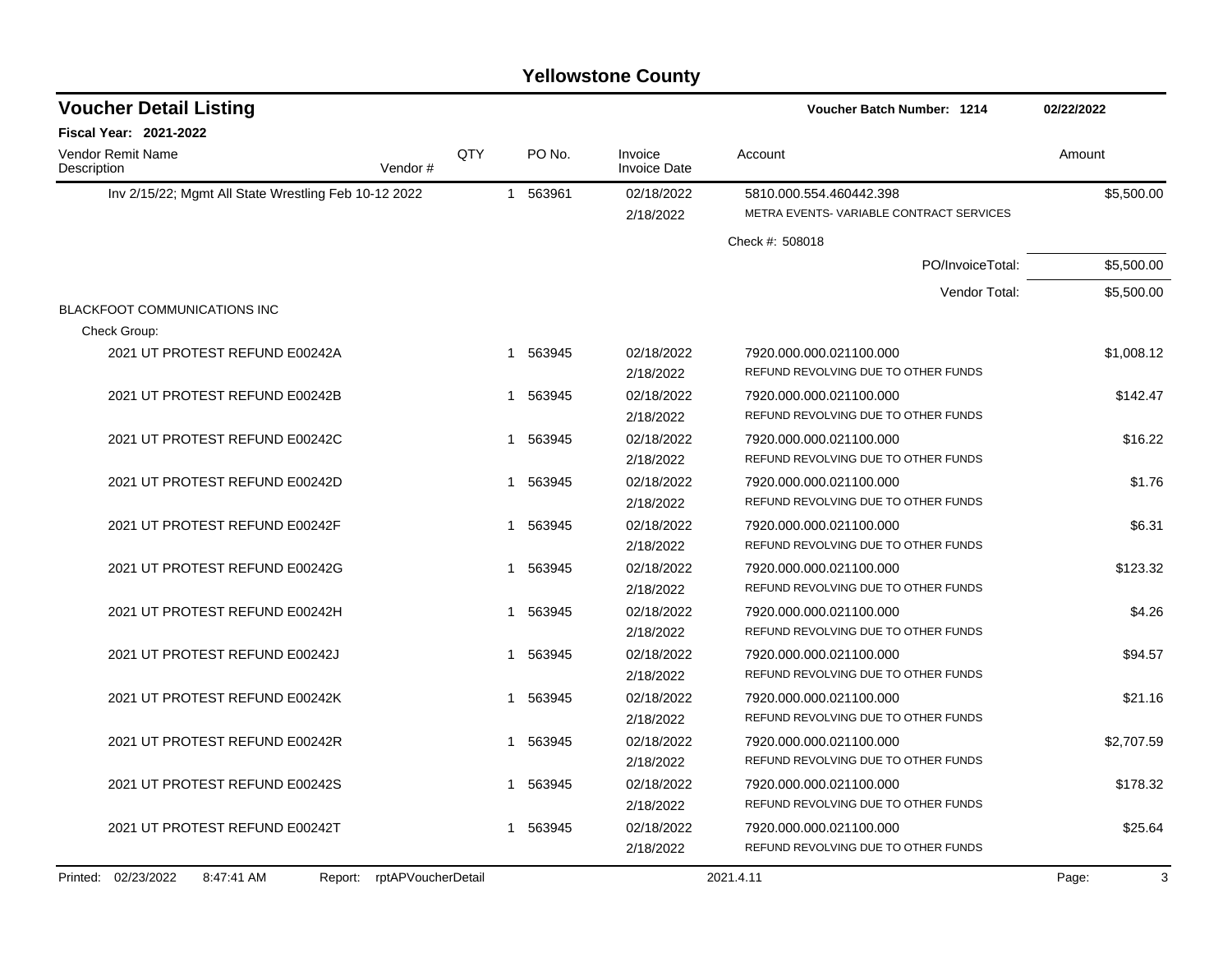|                                              |                    |     |             | <b>Yellowstone County</b>      |                                                                  |                  |            |
|----------------------------------------------|--------------------|-----|-------------|--------------------------------|------------------------------------------------------------------|------------------|------------|
| <b>Voucher Detail Listing</b>                |                    |     |             |                                | <b>Voucher Batch Number: 1214</b>                                |                  | 02/22/2022 |
| Fiscal Year: 2021-2022                       |                    |     |             |                                |                                                                  |                  |            |
| Vendor Remit Name<br>Description             | Vendor #           | QTY | PO No.      | Invoice<br><b>Invoice Date</b> | Account                                                          |                  | Amount     |
| 2021 UT PROTEST REFUND E00242U               |                    |     | 1 563945    | 02/18/2022<br>2/18/2022        | 7920.000.000.021100.000<br>REFUND REVOLVING DUE TO OTHER FUNDS   |                  | \$46.55    |
| 2021 UT PROTEST REFUND E00242V               |                    | 1   | 563945      | 02/18/2022<br>2/18/2022        | 7920.000.000.021100.000<br>REFUND REVOLVING DUE TO OTHER FUNDS   |                  | \$4.80     |
| 2021 UT PROTEST REFUND E0242BB               |                    | 1   | 563945      | 02/18/2022<br>2/18/2022        | 7920.000.000.021100.000<br>REFUND REVOLVING DUE TO OTHER FUNDS   |                  | \$98.73    |
| INTEREST ON PROTEST REFUND BLACKFOOT         |                    |     | 563945<br>1 | 02/18/2022<br>2/18/2022        | 7130.000.000.021110.000<br>PROTESTED TAXES DUE TO OTHER INTEREST |                  | \$2.00     |
|                                              |                    |     |             |                                | Check #: 508019                                                  |                  |            |
|                                              |                    |     |             |                                |                                                                  | PO/InvoiceTotal: | \$4,481.82 |
|                                              |                    |     |             |                                |                                                                  | Vendor Total:    | \$4,481.82 |
| DUNN, SEAN                                   |                    |     |             |                                |                                                                  |                  |            |
| Check Group:                                 |                    |     |             |                                |                                                                  |                  |            |
| January 2022 Mileage                         |                    |     | 563968<br>1 | 02/18/2022<br>2/18/2022        | 2399.000.235.420250.370<br><b>YSC-TRAVEL</b>                     |                  | \$78.68    |
|                                              |                    |     |             |                                | Check #: 508020                                                  |                  |            |
|                                              |                    |     |             |                                |                                                                  | PO/InvoiceTotal: | \$78.68    |
|                                              |                    |     |             |                                |                                                                  | Vendor Total:    | \$78.68    |
| <b>EXTENSION PETTY CASH</b><br>Check Group:  | 000955             |     |             |                                |                                                                  |                  |            |
| Reimburse petty cash                         |                    | 1   | 563964      | 02/18/2022<br>2/18/2022        | 2290.000.410.450400.210<br><b>EXTENSION- OFFICE SUPPLIES</b>     |                  | \$49.85    |
|                                              |                    |     |             |                                | Check #: 508021                                                  |                  |            |
|                                              |                    |     |             |                                |                                                                  | PO/InvoiceTotal: | \$49.85    |
|                                              |                    |     |             |                                |                                                                  | Vendor Total:    | \$49.85    |
| FISHER'S TECHNOLOGY<br>Check Group:          |                    |     |             |                                |                                                                  |                  |            |
| I#987727 Canon copies 2/81/22                |                    |     | 563972<br>1 | 02/18/2022<br>2/18/2022        | 2290.000.410.450400.363<br><b>EXTENSION- MACHINE MAINT</b>       |                  | \$56.23    |
|                                              |                    |     |             |                                | Check #: 508022                                                  |                  |            |
| Printed: 02/23/2022<br>8:47:41 AM<br>Report: | rptAPVoucherDetail |     |             |                                | 2021.4.11                                                        |                  | Page:<br>4 |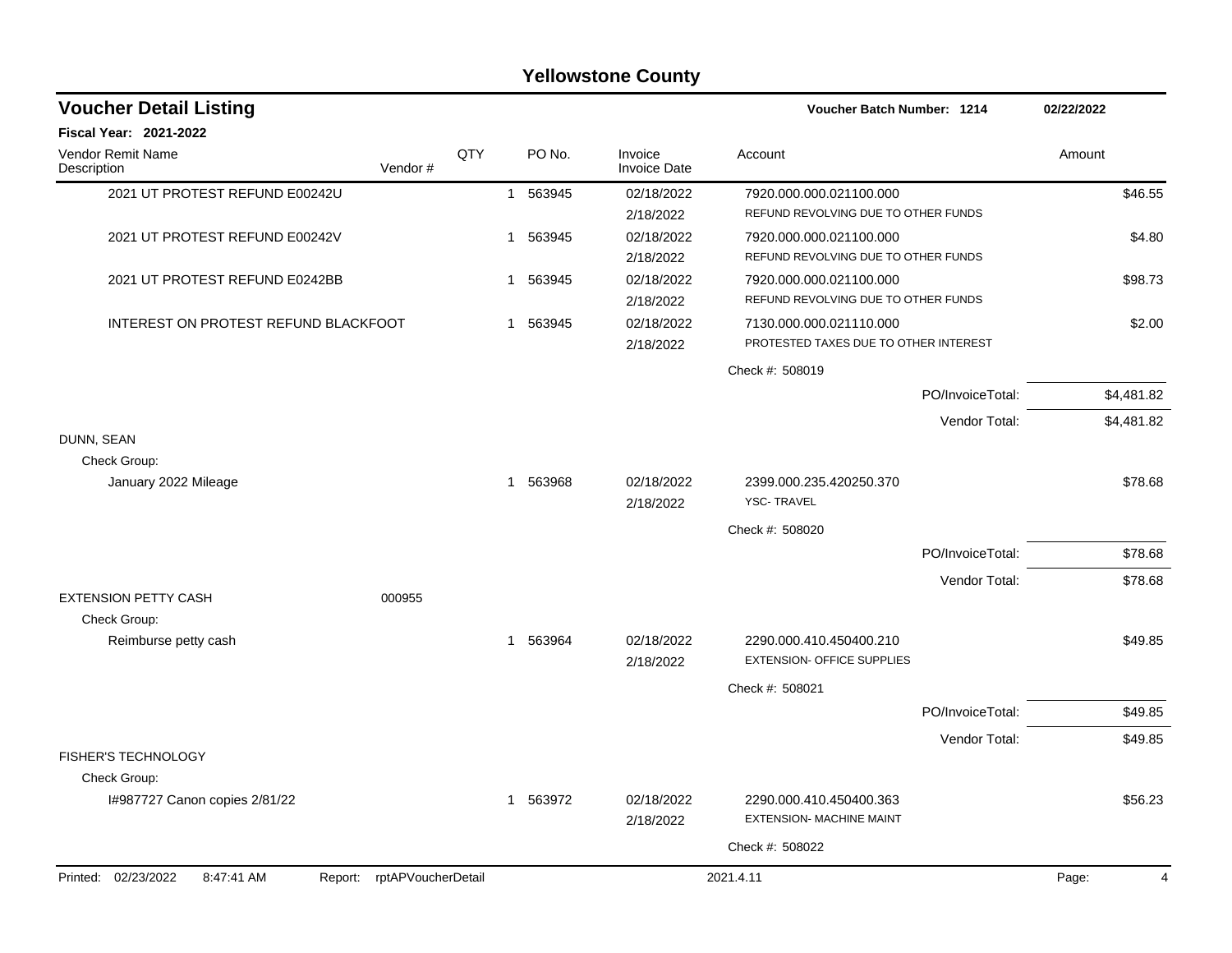| <b>Fiscal Year: 2021-2022</b><br>QTY<br>PO No.<br>Vendor Remit Name<br>Invoice<br>Account<br>Amount<br>Vendor#<br><b>Invoice Date</b><br>Description<br>PO/InvoiceTotal:<br>\$56.23<br>\$56.23<br>Vendor Total:<br><b>GREENFIELD, THOMAS</b><br>Check Group:<br>2021 D05120 BUFD Reduction<br>563951<br>02/18/2022<br>\$135.00<br>7920.000.000.021100.000<br>$\mathbf{1}$<br>REFUND REVOLVING DUE TO OTHER FUNDS<br>2/18/2022<br>Check #: 508023<br>PO/InvoiceTotal:<br>\$135.00<br>Vendor Total:<br>\$135.00<br><b>INDEPENDENT LOCK CO</b><br>003553<br>Check Group:<br>I#39727 Svc Call 2/17/22<br>563958<br>02/18/2022<br>\$100.00<br>$\mathbf{1}$<br>5810.000.556.460442.220<br>METRA ADMISSIONS- OPERATING SUPPLIES<br>2/18/2022<br>Check #: 508024<br>\$100.00<br>PO/InvoiceTotal: | <b>Voucher Detail Listing</b> |  |  | Voucher Batch Number: 1214 |               | 02/22/2022 |
|------------------------------------------------------------------------------------------------------------------------------------------------------------------------------------------------------------------------------------------------------------------------------------------------------------------------------------------------------------------------------------------------------------------------------------------------------------------------------------------------------------------------------------------------------------------------------------------------------------------------------------------------------------------------------------------------------------------------------------------------------------------------------------------|-------------------------------|--|--|----------------------------|---------------|------------|
|                                                                                                                                                                                                                                                                                                                                                                                                                                                                                                                                                                                                                                                                                                                                                                                          |                               |  |  |                            |               |            |
|                                                                                                                                                                                                                                                                                                                                                                                                                                                                                                                                                                                                                                                                                                                                                                                          |                               |  |  |                            |               |            |
|                                                                                                                                                                                                                                                                                                                                                                                                                                                                                                                                                                                                                                                                                                                                                                                          |                               |  |  |                            |               |            |
|                                                                                                                                                                                                                                                                                                                                                                                                                                                                                                                                                                                                                                                                                                                                                                                          |                               |  |  |                            |               |            |
|                                                                                                                                                                                                                                                                                                                                                                                                                                                                                                                                                                                                                                                                                                                                                                                          |                               |  |  |                            |               |            |
|                                                                                                                                                                                                                                                                                                                                                                                                                                                                                                                                                                                                                                                                                                                                                                                          |                               |  |  |                            |               |            |
|                                                                                                                                                                                                                                                                                                                                                                                                                                                                                                                                                                                                                                                                                                                                                                                          |                               |  |  |                            |               |            |
|                                                                                                                                                                                                                                                                                                                                                                                                                                                                                                                                                                                                                                                                                                                                                                                          |                               |  |  |                            |               |            |
|                                                                                                                                                                                                                                                                                                                                                                                                                                                                                                                                                                                                                                                                                                                                                                                          |                               |  |  |                            |               |            |
|                                                                                                                                                                                                                                                                                                                                                                                                                                                                                                                                                                                                                                                                                                                                                                                          |                               |  |  |                            |               |            |
|                                                                                                                                                                                                                                                                                                                                                                                                                                                                                                                                                                                                                                                                                                                                                                                          |                               |  |  |                            |               |            |
|                                                                                                                                                                                                                                                                                                                                                                                                                                                                                                                                                                                                                                                                                                                                                                                          |                               |  |  |                            |               |            |
|                                                                                                                                                                                                                                                                                                                                                                                                                                                                                                                                                                                                                                                                                                                                                                                          |                               |  |  |                            |               |            |
|                                                                                                                                                                                                                                                                                                                                                                                                                                                                                                                                                                                                                                                                                                                                                                                          |                               |  |  |                            |               |            |
|                                                                                                                                                                                                                                                                                                                                                                                                                                                                                                                                                                                                                                                                                                                                                                                          |                               |  |  |                            |               |            |
|                                                                                                                                                                                                                                                                                                                                                                                                                                                                                                                                                                                                                                                                                                                                                                                          |                               |  |  |                            | Vendor Total: | \$100.00   |
| <b>LUMEN ACCESS BILL</b>                                                                                                                                                                                                                                                                                                                                                                                                                                                                                                                                                                                                                                                                                                                                                                 |                               |  |  |                            |               |            |
| Check Group:                                                                                                                                                                                                                                                                                                                                                                                                                                                                                                                                                                                                                                                                                                                                                                             |                               |  |  |                            |               |            |
| I#5104XCA5S3 I#2022039; COURTHOUSE ID#E2198<br>\$840.38<br>563973<br>02/18/2022<br>6060.000.608.500800.345<br>$\mathbf{1}$<br>2/8/22                                                                                                                                                                                                                                                                                                                                                                                                                                                                                                                                                                                                                                                     |                               |  |  |                            |               |            |
| TECHNOLOGY- TELEPHONE & TECHNOLOGY<br>2/18/2022                                                                                                                                                                                                                                                                                                                                                                                                                                                                                                                                                                                                                                                                                                                                          |                               |  |  |                            |               |            |
| Check #: 508025                                                                                                                                                                                                                                                                                                                                                                                                                                                                                                                                                                                                                                                                                                                                                                          |                               |  |  |                            |               |            |
| PO/InvoiceTotal:<br>\$840.38                                                                                                                                                                                                                                                                                                                                                                                                                                                                                                                                                                                                                                                                                                                                                             |                               |  |  |                            |               |            |
| Vendor Total:<br>\$840.38                                                                                                                                                                                                                                                                                                                                                                                                                                                                                                                                                                                                                                                                                                                                                                |                               |  |  |                            |               |            |
| <b>MSU EXTENSION</b><br>035815                                                                                                                                                                                                                                                                                                                                                                                                                                                                                                                                                                                                                                                                                                                                                           |                               |  |  |                            |               |            |
| Check Group:<br>563967<br>02/18/2022<br>\$3,083.33<br>2290.000.410.450400.398<br>$\mathbf{1}$                                                                                                                                                                                                                                                                                                                                                                                                                                                                                                                                                                                                                                                                                            |                               |  |  |                            |               |            |
| Baker payroll 2/14/22<br>EXTENSION-VARIABLE CONTRACT SERVICES<br>2/18/2022                                                                                                                                                                                                                                                                                                                                                                                                                                                                                                                                                                                                                                                                                                               |                               |  |  |                            |               |            |
| Rumph payroll 2/14/22<br>563967<br>02/18/2022<br>\$1,387.50<br>2290.000.410.450400.398<br>$\mathbf{1}$                                                                                                                                                                                                                                                                                                                                                                                                                                                                                                                                                                                                                                                                                   |                               |  |  |                            |               |            |
| EXTENSION-VARIABLE CONTRACT SERVICES<br>2/18/2022                                                                                                                                                                                                                                                                                                                                                                                                                                                                                                                                                                                                                                                                                                                                        |                               |  |  |                            |               |            |
| Printed: 02/23/2022<br>8:47:41 AM<br>rptAPVoucherDetail<br>2021.4.11<br>5<br>Report:<br>Page:                                                                                                                                                                                                                                                                                                                                                                                                                                                                                                                                                                                                                                                                                            |                               |  |  |                            |               |            |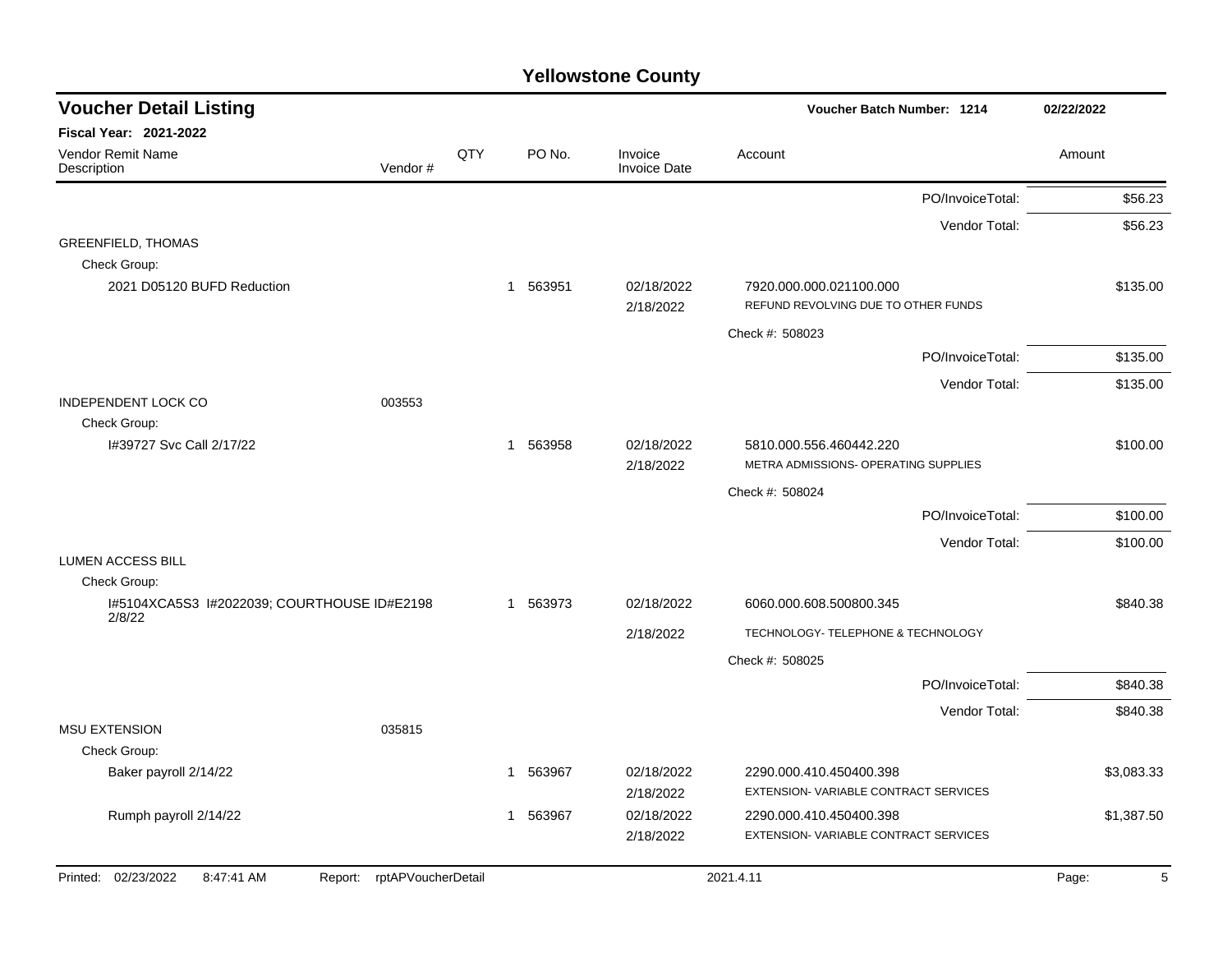| <b>Voucher Detail Listing</b>                                  |                               |     |             |                                | Voucher Batch Number: 1214                         |                  | 02/22/2022 |
|----------------------------------------------------------------|-------------------------------|-----|-------------|--------------------------------|----------------------------------------------------|------------------|------------|
| Fiscal Year: 2021-2022                                         |                               |     |             |                                |                                                    |                  |            |
| Vendor Remit Name<br>Description                               | Vendor#                       | QTY | PO No.      | Invoice<br><b>Invoice Date</b> | Account                                            |                  | Amount     |
|                                                                |                               |     |             |                                | Check #: 508026                                    |                  |            |
|                                                                |                               |     |             |                                |                                                    | PO/InvoiceTotal: | \$4,470.83 |
|                                                                |                               |     |             |                                |                                                    | Vendor Total:    | \$4,470.83 |
| NORTHERN INDUSTRIAL HYGIENE<br>Check Group:                    | 043526                        |     |             |                                |                                                    |                  |            |
| I#30109 Consulting Svc Conc Equip Prj #182-059 Beer<br>Coolers |                               |     | 563960<br>1 | 02/18/2022                     | 5811.000.552.460442.940                            |                  | \$603.75   |
|                                                                |                               |     |             | 2/18/2022                      | FACILITIES- CAPITAL OUTLAY/EQUIPMENT               |                  |            |
|                                                                |                               |     |             |                                | Check #: 508027                                    |                  |            |
|                                                                |                               |     |             |                                |                                                    | PO/InvoiceTotal: | \$603.75   |
|                                                                |                               |     |             |                                |                                                    | Vendor Total:    | \$603.75   |
| <b>OUZTS, MARY J</b>                                           |                               |     |             |                                |                                                    |                  |            |
| Check Group:<br>VA BURIAL BENEFIT, JOSEPH A OUZTS, 12/2/21     |                               |     | 563974<br>1 | 02/18/2022                     | 1000.000.199.450200.396                            |                  | \$250.00   |
|                                                                |                               |     |             | 2/18/2022                      | MISC- FUNERAL EXPENSE/BURIALS                      |                  |            |
|                                                                |                               |     |             |                                | Check #: 508028                                    |                  |            |
|                                                                |                               |     |             |                                |                                                    | PO/InvoiceTotal: | \$250.00   |
|                                                                |                               |     |             |                                |                                                    | Vendor Total:    | \$250.00   |
| PEPSI COLA BOTTLING                                            | 004960                        |     |             |                                |                                                    |                  |            |
| Check Group:                                                   |                               |     |             |                                |                                                    |                  |            |
| I#722947 Beverages 2/17/22                                     |                               |     | 563959<br>1 | 02/18/2022<br>2/18/2022        | 5810.000.553.460442.223<br>METRA CONCESSIONS- FOOD |                  | \$810.00   |
|                                                                |                               |     |             |                                | Check #: 508029                                    |                  |            |
|                                                                |                               |     |             |                                |                                                    | PO/InvoiceTotal: | \$810.00   |
|                                                                |                               |     |             |                                |                                                    | Vendor Total:    | \$810.00   |
| PUBLIC UTILITIES                                               | 005150                        |     |             |                                |                                                    |                  |            |
| Check Group:                                                   |                               |     |             |                                |                                                    |                  |            |
| A#109113 / 12/13/21 - 01/14/22 410 S 26th St                   |                               |     | 563966<br>1 | 2/18/2022<br>2/18/2022         | 2399.000.235.420250.342<br>YSC-WATER/LANDFILL      |                  | \$666.61   |
|                                                                |                               |     |             |                                |                                                    |                  |            |
| Printed: 02/23/2022<br>8:47:41 AM                              | rptAPVoucherDetail<br>Report: |     |             |                                | 2021.4.11                                          |                  | Page:<br>6 |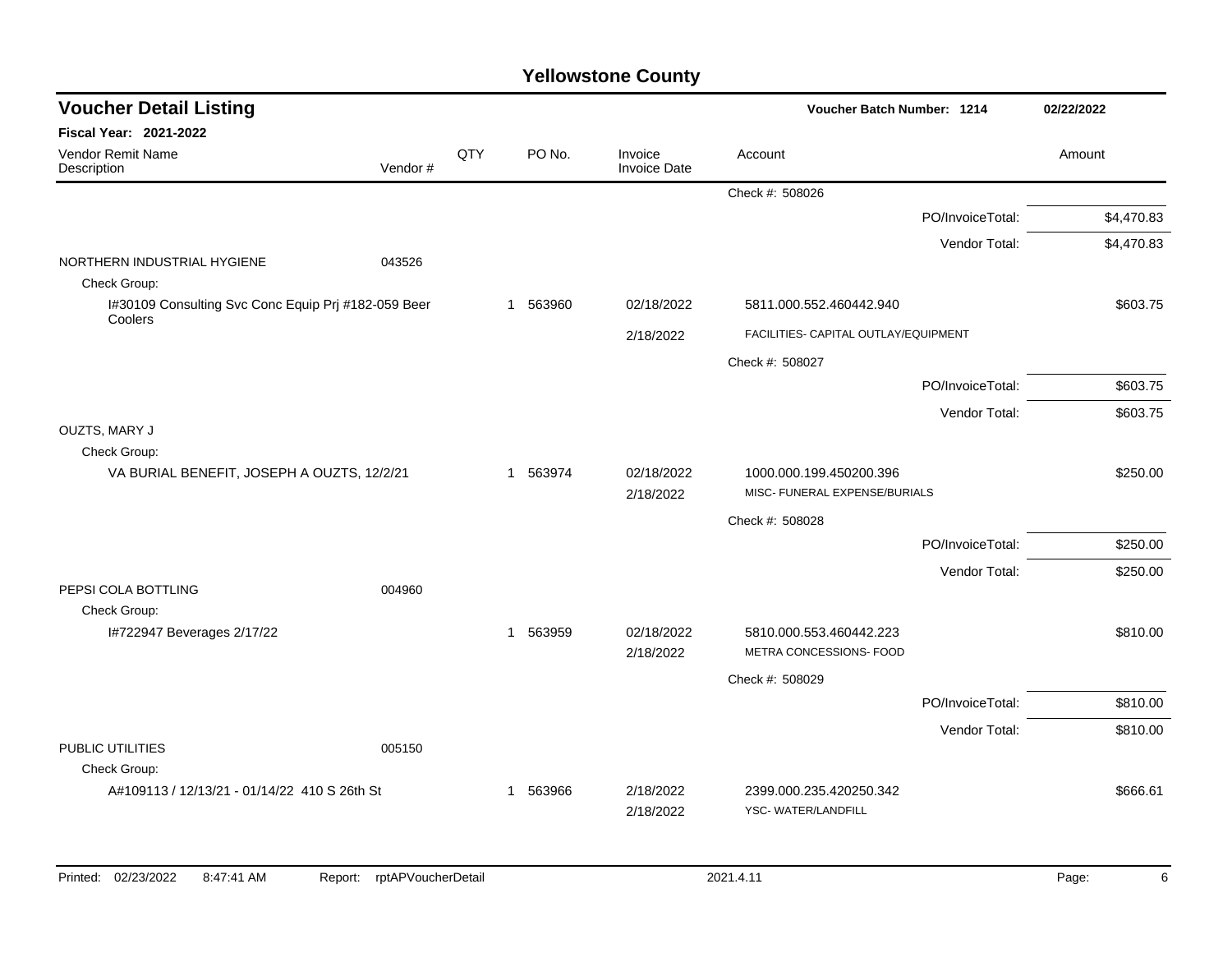| <b>Voucher Detail Listing</b>                                   |     |          |                                | Voucher Batch Number: 1214                    | 02/22/2022              |
|-----------------------------------------------------------------|-----|----------|--------------------------------|-----------------------------------------------|-------------------------|
| Fiscal Year: 2021-2022                                          |     |          |                                |                                               |                         |
| Vendor Remit Name<br>Description<br>Vendor#                     | QTY | PO No.   | Invoice<br><b>Invoice Date</b> | Account                                       | Amount                  |
| A#109114 / 12/13/21 - 01/14/22 407 S 27th St                    |     | 1 563966 | 2/18/2022<br>2/18/2022         | 2399.000.235.420250.342<br>YSC-WATER/LANDFILL | \$37.04                 |
|                                                                 |     |          |                                | Check #: 508030                               |                         |
|                                                                 |     |          |                                | PO/InvoiceTotal:                              | \$703.65                |
|                                                                 |     |          |                                | Vendor Total:                                 | \$703.65                |
| SYSCO FOOD SERVICES OF MT<br>002390<br>Check Group:             |     |          |                                |                                               |                         |
| I#343658627 Beef Pty, Hamb Bun, Mustard 2/16/22                 | 1   | 563957   | 02/18/2022                     | 5810.000.553.460442.223                       | \$2,070.60              |
| A#552174                                                        |     |          | 2/18/2022                      | METRA CONCESSIONS- FOOD                       |                         |
|                                                                 |     |          |                                | Check #: 508031                               |                         |
|                                                                 |     |          |                                | PO/InvoiceTotal:                              | \$2,070.60              |
|                                                                 |     |          |                                | Vendor Total:                                 | \$2,070.60              |
| US FOODS INC<br>002926                                          |     |          |                                |                                               |                         |
| Check Group:                                                    |     |          |                                |                                               |                         |
| I#4914881 Catering Prod 2/16/22 A#44311173                      |     | 563956   | 2/18/2022                      | 5810.000.553.460442.228                       | \$62.01                 |
|                                                                 |     |          | 2/18/2022                      | METRA CONCESSIONS- FOOD-CATERING              |                         |
| i#4944940 Catering Prod 2/16/22 A#44311173                      |     | 563956   | 2/18/2022                      | 5810.000.553.460442.228                       | \$134.32                |
|                                                                 |     |          | 2/18/2022                      | METRA CONCESSIONS- FOOD-CATERING              |                         |
| I#4944940 Coffee 2/16/22                                        |     | 563956   | 2/18/2022                      | 5810.000.553.460442.228                       | \$99.55                 |
|                                                                 |     |          | 2/18/2022                      | METRA CONCESSIONS- FOOD-CATERING              |                         |
| I#4944940 Banquet Prod 2/16/22                                  | -1  | 563956   | 2/18/2022                      | 5810.000.553.460442.228                       | \$260.51                |
|                                                                 |     |          | 2/18/2022                      | METRA CONCESSIONS- FOOD-CATERING              |                         |
|                                                                 |     |          |                                | Check #: 508032                               |                         |
|                                                                 |     |          |                                | PO/InvoiceTotal:                              | \$556.39                |
|                                                                 |     |          |                                | Vendor Total:                                 | \$556.39                |
| <b>VERIZON WIRELESS</b>                                         |     |          |                                |                                               |                         |
| Check Group:                                                    |     |          |                                |                                               |                         |
| I#9899115116 A#271621775-00001 01/10/22 - 02/09/22              | 1   | 563970   | 02/18/2022                     | 2399.000.235.420250.345                       | \$73.08                 |
|                                                                 |     |          | 2/18/2022                      | YSC- TELEPHONE & TECHNOLOGY                   |                         |
|                                                                 |     |          |                                | Check #: 508033                               |                         |
| Printed: 02/23/2022<br>Report: rptAPVoucherDetail<br>8:47:41 AM |     |          |                                | 2021.4.11                                     | $\overline{7}$<br>Page: |